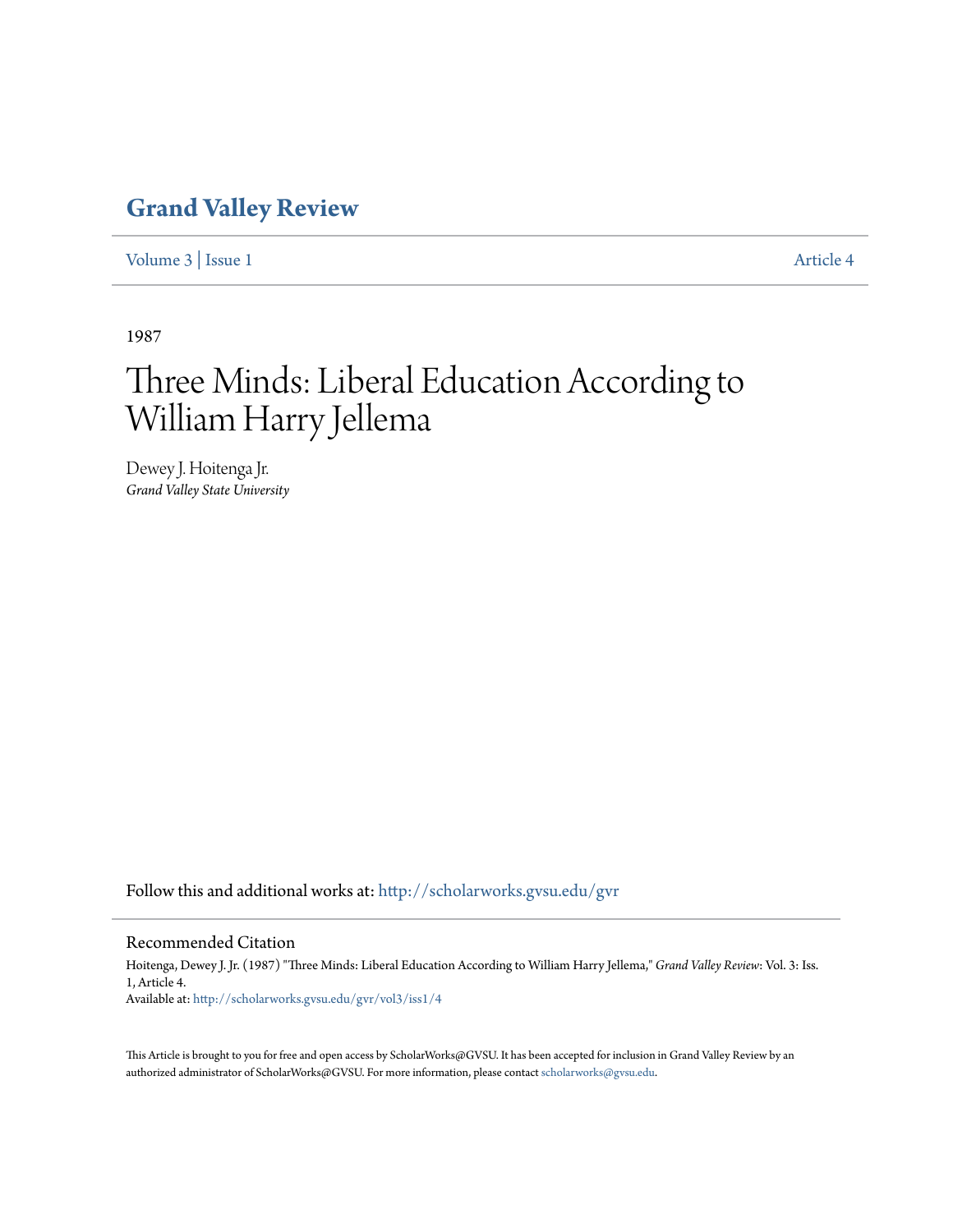DEWEY *].* HOITENGA, JR.

## **Three Minds: Liberal Education According to William Harry Jellema<sup>1</sup>**

Today we honor the memory of Professor Harry Jellema for the lively interest in general education he created among us. This is not to imply that we have followed his counsels. We have revised our general education program several times during our short twenty-five year history. Indeed, we revised the original "Foundation-Distribution" program even before our first class graduated in 1967. None of these revisions reflect the deeper substance of Professor Jellema's concerns. But then neither did Calvin College follow his vision, as I shall later explain. Nevertheless, both Calvin College and Grand Valley, each in its own way, would have been much the poorer without the influence of his presence and ideas at crucial times in their history.

One of Professor Jellema's main warnings was that we should not confuse general education with liberal education. On general education, he made two points. First, he supported the idea of general education in so far as it represents a healthy protest against the specialization and fragmentation of the modern university curriculum. It correctly detects the foolishness of the assumption that "the wise man is a specialist, the wise student is he who specializes as early as possible in the field of his interest." It judges correctly that

... graduates of such a curriculum come out ignorant of the pattern of Western culture, unread, hopelessly provincial; fit at best for a narrow vocation in a competitive society; unfit for citizenship in a republic, to say nothing of unfitness for discharging responsibilities with reference to moral issues. (Jellema 19)

Second, however, Professor Jellema judged that, as a remedy for this state of affairs, any effort at general education would likely prove inadequate, in spite of its well-meant effort to "ensure that no student graduate without cross-sectional acquaintance with all fields of knowledge" (20). His reasoning for this exposes two assumptions which are deeply entrenched in the modern university: The first assumption concerns the nature of knowledge itself:

Too frequently the advocate of general education himself still believes that knowledge is simply a collection of specialties; that there is no real knowledge except as it is highly specialized  $\dots$  And if this is his approach,  $\dots$  the graduate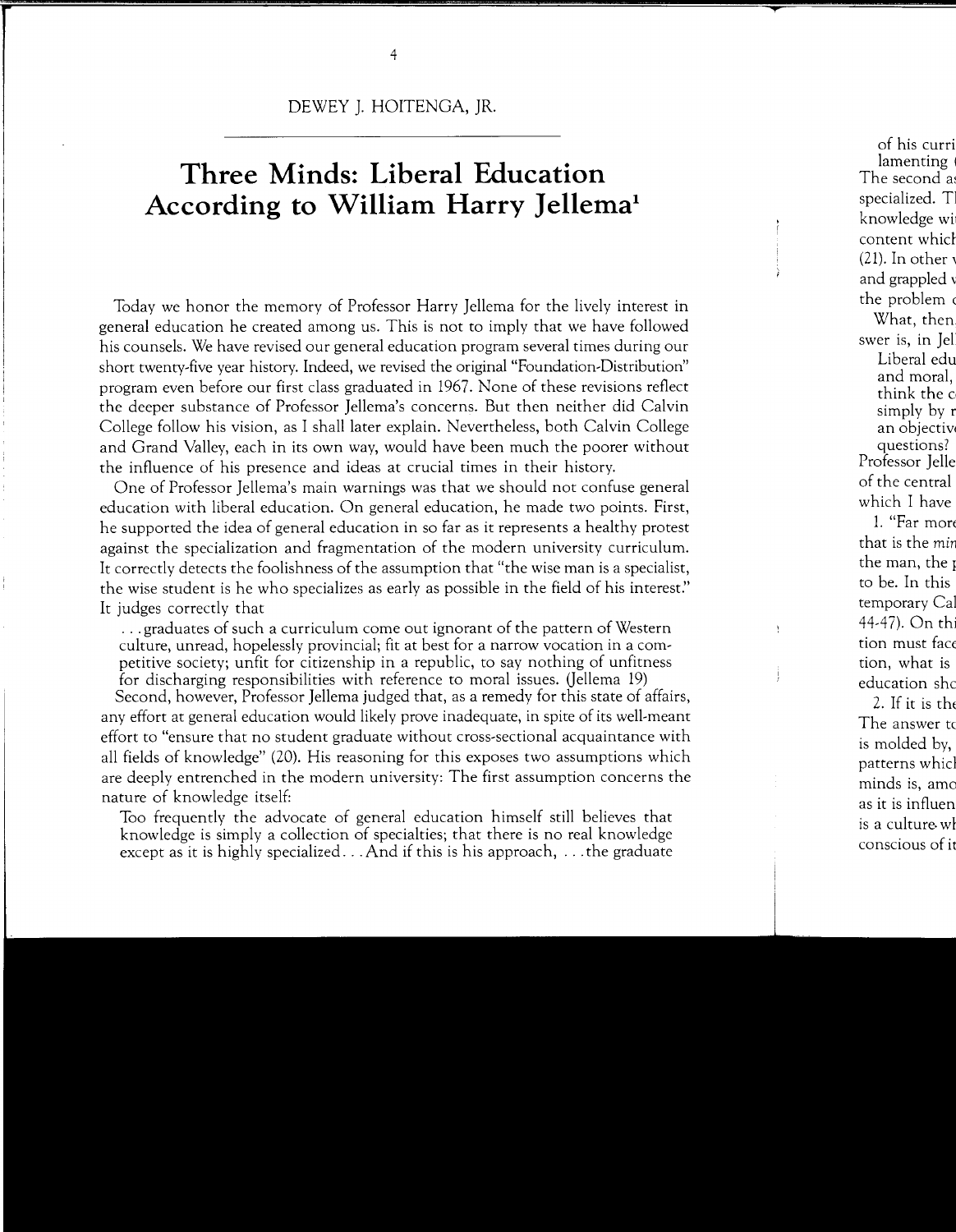of his curriculum may not be much better off than the kind of graduate he is lamenting (21).

The second assumption concerns the way in which knowledge is to be divided and specialized. The advocate of general education is apt to assume "that the body of knowledge with which the student is cross-sectionally to make acquaintance is that content which the modern mind thinks, and as it is thought by the modern mind" (21). In other words, the advocate of general education is not likely to have examined, and grappled with, the deepest assumptions of the modern culture which has produced the problem of fragmentation he protests.

What, then, does liberal education do that general education fails to do? The answer is, in Jellema's words:

Liberal education aims at the man in each individual; at the man, intellectual and moral, ... and at the intellectual for the sake of the moral ... How shall we think the concept man? Can man be defined simply by reference to nature? or simply by reference to nature and himself? ... What ought man to be? Is there an objective purpose set for him? And where shall we go for answers to all such questions? (16)

Professor Jellema's response to such questions, so far as they express his definition of the central aim of liberal education, can be elaborated in the following ten theses, which I have drawn from his pamphlet:

1. "Far more important than *what* the individual happens to think about this or that is the *mind with which* he thinks" (24). In other words, it is the mind that makes the man, the person, the human being that each one of us aspires (or should aspire!) to be. In this language readers will recognize, as indeed did the framers of the contemporary Calvin College curriculum, the "classicist view" of liberal education (CLAE 44-47). On this view, the central question which every one devoted to liberal education must face, regardless of his specialty, though also in the light of it, is the question, what is it to be fully human? Anything less will be less than what a liberal education should be.

2. If it is the mind that makes the human being, what is it that makes the mind? The answer to this question yields the second thesis: The mind with which I think is molded by, shaped by one or another of just a very few fundamental intellectual patterns which have emerged in the history of Western civilization. What shapes our minds is, among other things, education itself; not *liberal* education but education as it is influenced by the prevailing culture in which it occurs. For us, of course, that is a culture. which embodies what Jellema calls "the modern mind!' Whether we are conscious of it or not, we are inevitably shaped by the prevailing intellectual assump-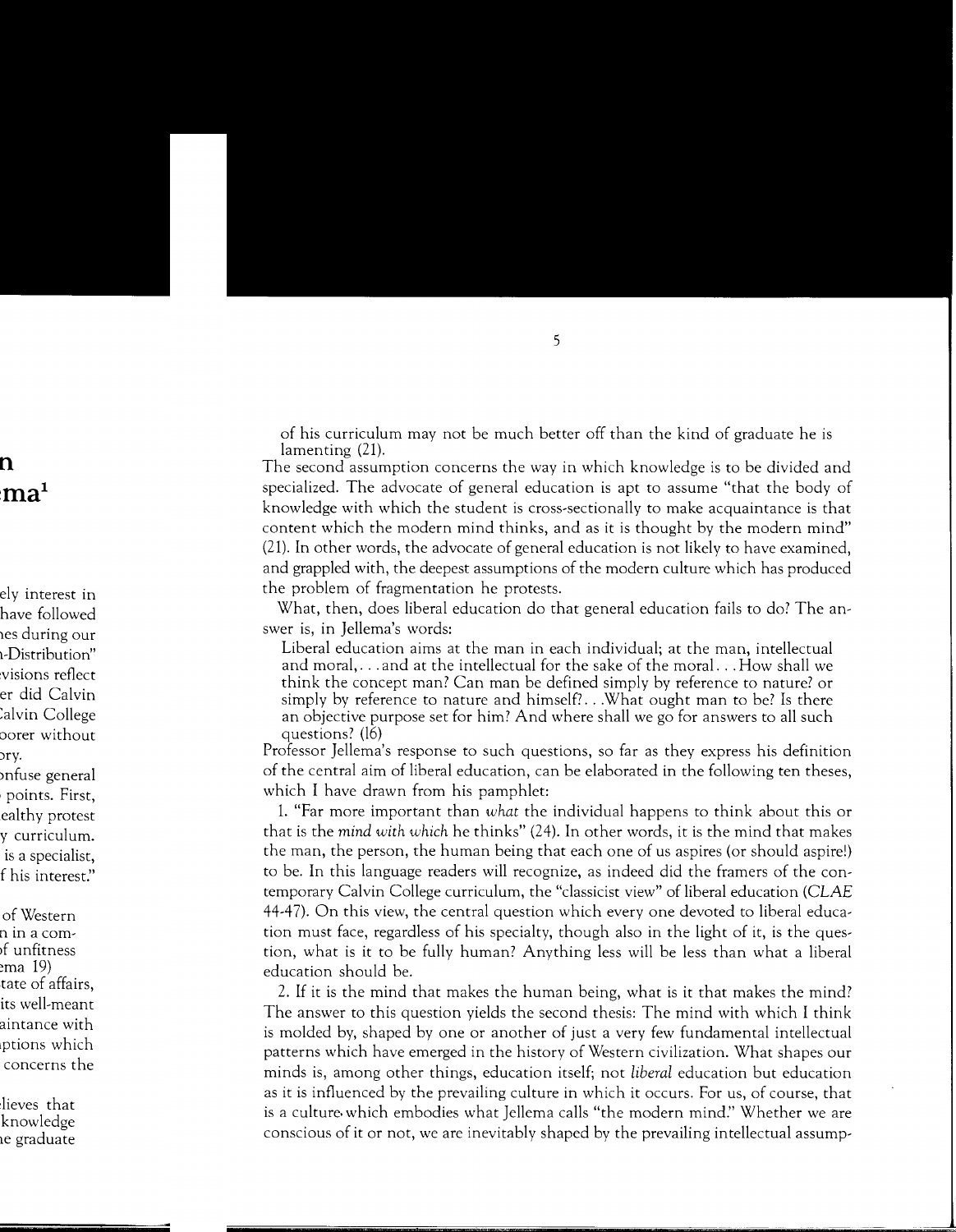tions of the culture around us - unless, that is, a *liberal* education has put us on our guard, made us aware of these assumptions, and challenged us to examine and criticize them to see whether they indeed allow us to be fully human in our living or not. *Liberal* education, in a word, is, for Jellema, a fundamentally critical education; anything less is not a liberal education, but an illiberal, provincial, unenlightened reinforcement of prejudice  $-$  a pre-judging of the nature of human beings in the absence of a thorough examination of such nature from as many fundamental points of view as possible.

3. These fundamental points of view are, finally, very few. There are, according to Jellema, only three basic, differing conceptions of the nature of human beings which have emerged in the West, and each in turn offers a distinctive "intellectual pattern" for molding their minds. These three "minds;' as he calls them, are the classical Greek and Roman mind; the Biblical, Judaeo-Christian mind; and the modern, secular, scientific mind.

The pagan, classical mind affirms the objective existence of goodness, of a moral order in the universe, and it affirms the ability of human reason to discover and know this order and to be led and governed by it. This classical mind took critical account of, and rejected ancient materialism, its competitor and the forerunner of the modern scientific mind. This mind was also the original architect of liberal education, for in the persons of Socrates, Plato and Aristotle, it represents the original effort in the West to ask the question, What is the human? and to answer the question by a critical examination of the only other view which competed for attention in the ancient world, namely the materialism of Democritus and the atomists. The humanism of Plato and Aristotle won out, but only in light of its explicit evaluation and rejection of materialist views; and this humanism shaped the culture of Hellenistic and Roman civilization for at least a thousand years. It is no wonder, therefore, that Professor Jellema's definition of liberal education has been called the "classicist view." It is also the original view of what a liberal education is.

The second "mind" for Jellema is the Biblical, Judaeo-Christian mind. This mind affirms the objectivity of goodness and the moral order of the universe of the classical mind, but affirms in addition the existence of God, who has revealed himself as an eternal, perfect, personal being, and as the creator, sustainer, and ruler of the universe; and it also affirms the inability of human reason, unaided by revelation, to know God properly. This Biblical mind, in the early centuries of our era, and down through the Middle Ages, took sympathetic but critical account of the classical mind, and created the medieval synthesis often referred to as Christian humanism. As modi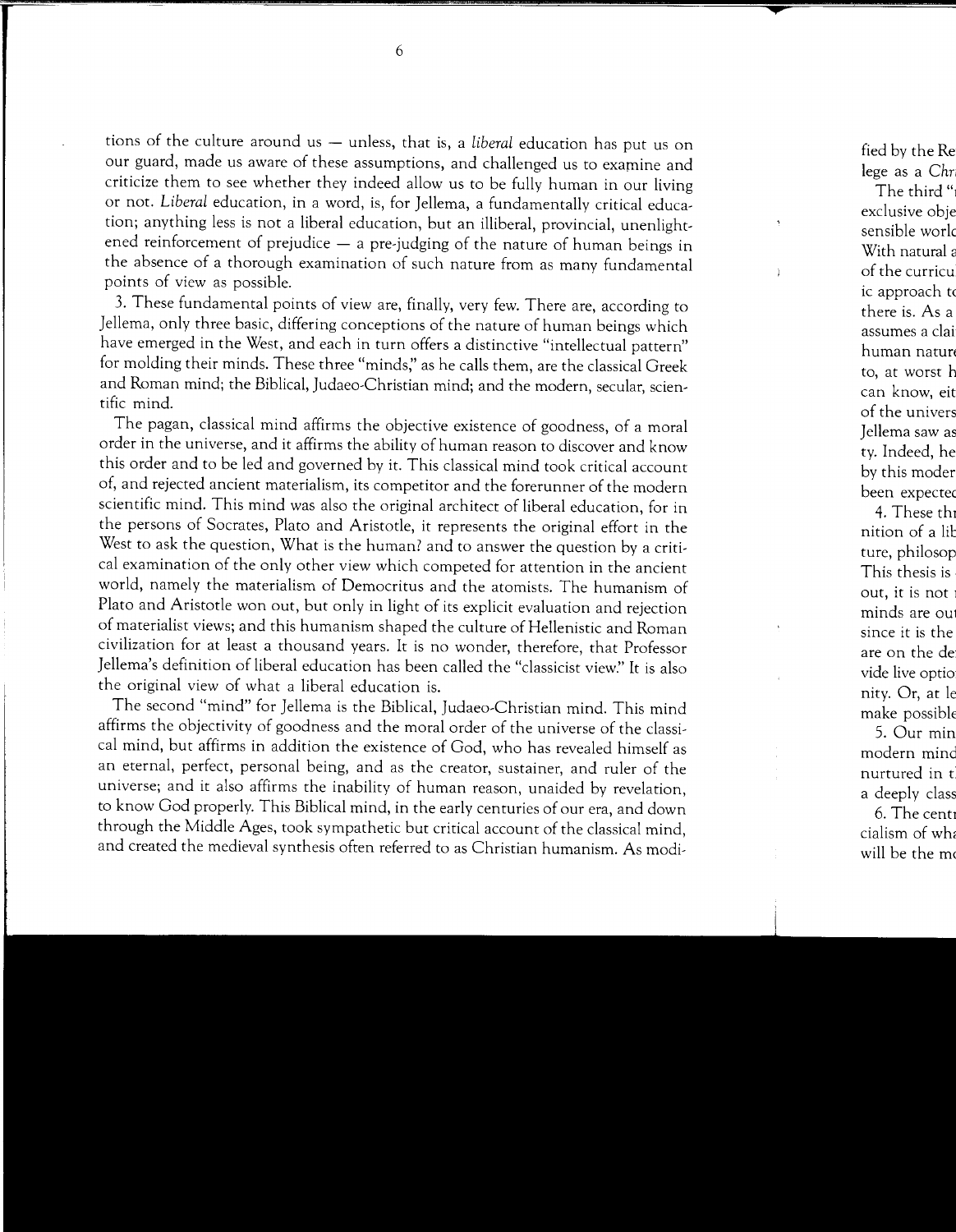fied by the Reformation, this Christian humanism was Jellema's ideal for Calvin College as a *Christian* liberal arts institution.

The third "mind" for Jellema is the modern, scientific mind. This mind affirms the exclusive objective existence of nature, that is, of the physical, material reality of the sensible world around us. Note carefully that this is not science itself, but a "mind?' With natural and social science as such, Jellema had no quarrel; only with its dominance of the curriculum, and with the assumption behind this dominance that the scientific approach to knowledge is the only or the most important approach to knowledge there is. As a "mind;' the modern mind either consciously affirms or unconsciously assumes a claim *about* science; viz., that its empiricism is the *only* source of truth about human nature, the world, and the universe. As such, this mind is at best indifferent to, at worst hostile to the other two minds, and to their respective claims that we can know, either by reason or by revelation or by both, the objective moral order of the universe and the existence of God. This mind, as I indicated earlier, Professor Jellema saw as the mind whose assumptions govern the modern college and university. Indeed, he claimed that the curriculum of Calvin College had been shaped more by this modern mind than by the Christian humanism which that college might have been expected to embrace (5-13).

4. These three minds — so goes the fourth thesis in my exposition of Jellema's definition of a liberal education  $-$  are culturally embodied in the great works of literature, philosophy, art and architecture of classical, medieval, and modern civilization. This thesis is obvious enough, perhaps, although, as Professor Jellema often pointed out, it is not meant to suggest that the classical and medieval (or Judaeo-Christian) minds are out of date. This is precisely what the modern mind believes, of course, since it is the prevalent mind today. Even though the classical and Christian minds are on the defensive in modern culture, their legacies persist into our age, and provide live options for us, even though we have been predominantly influenced by modernity. Or, at least, those options as live options are what a liberal education should make possible for us. This brings me to theses 5 and 6.

5. Our minds, and the minds of our students, are shaped predominantly by the modern mind of scientific secularism, unless, as is increasingly rare, we have been nurtured in the Christian church or the Jewish synagogue, or still more rarely, by a deeply classical education.

6. The central thing that a liberal education can do for us is to challenge the provincialism of whatever mind happens to have shaped us. For most of us, of course, this will be the modern mind, the mind with which we who live in this modern age are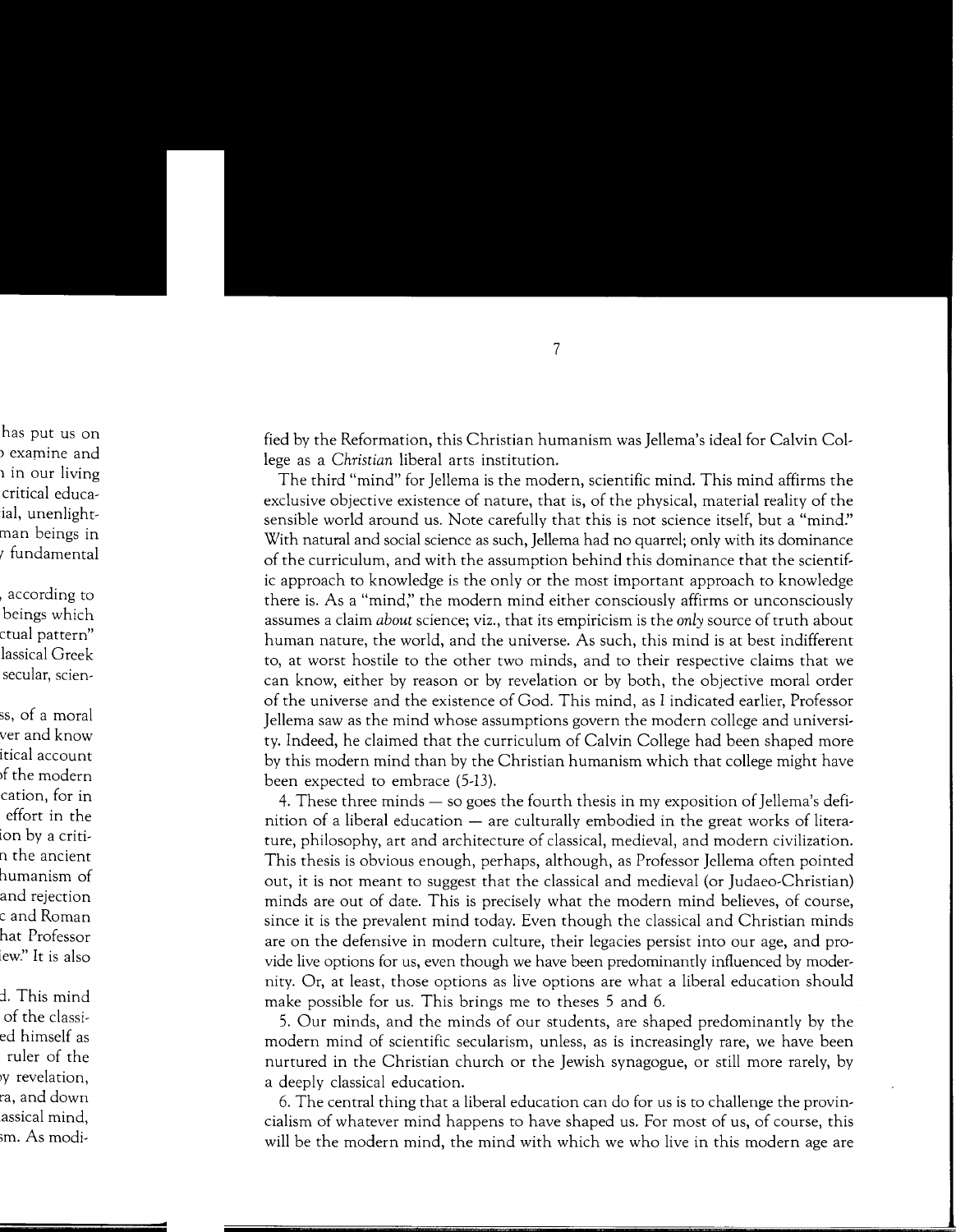most inclined to think, no matter what the subject is we choose to think about. Relatively few of us, as we have just noted, were molded either by the Christian or Jewish tradition or by a classical education. Any education which fails to compel our critical examination of all three minds, and thereby our own individual mind, regardless of which one has shaped us, is thereby illiberal. This could be true of the Christian education of a college like Calvin no less than of the secular education of a college like Grand Valley: of the former, if the Christianity it embodies is provincial, insular, and irrelevant; of the latter, if the modernity it embraces remains provincial, uncritical, and prejudiced. It is no wonder that Professor Jellema had his critics at Calvin as well as at Grand Valley: he was the penetrating exposer no less of an uncritical, dogmatic Christianity than of an uncritical, dogmatic adherence to the assumptions of modernity. This brings me to theses 7 and 8.

7. The best way to conduct this challenge to the provincial, closed mind is to introduce into the curriculum a conspicuous and unavoidable component made up of that mind which is most remote from the mind most likely to have shaped the student's thinking. The mind most likely to have shaped our minds is, of course, the modern mind, or the modern mind in some combination with the Christian mind. For Jellema, therefore, this meant introducing, as much as possible, the classical texts of Greek culture.

Any one of these will do - Homer, Aeschylus, Sophocles, Thucydides, Plato, Aristotle, but the more, the better. As his favorite text to do the job, Professor Jellema chose Plato's *The Republic. The Republic* is, of course, a book in philosophy, Professor Jellema's own professional specialty. But it is also the first great text in economics, political theory, psychology, educational theory, sociology, aesthetics, and theology; indeed, it deals significantly with every major question ever asked by a human being. It is also a dramatic dialogue, directly engaging us in the testing of ideas on all these matters. Moreover, it introduces us to Socrates, the greatest questioner, perhaps, of all time, who embodies the central aim of a liberal education defined as discovering "man, intellectual and moral:' *The Republic* is, furthermore, the mature work of a great thinker who understood his own age, and the deep conflicts within it: conflicts between freedom and authority, religion and science, the state and the individual, moral relativism and moral absolutes  $-$  conflicts which are universally human, and which, for that reason, continue to characterize or underlie many of the public controversies which compel our attention still today. All of these features of *The Republic* are, however, only splendid extras besides what it does best: embody the Greek vision of a universe in which goodness and justice are rationally attainable and constitute what human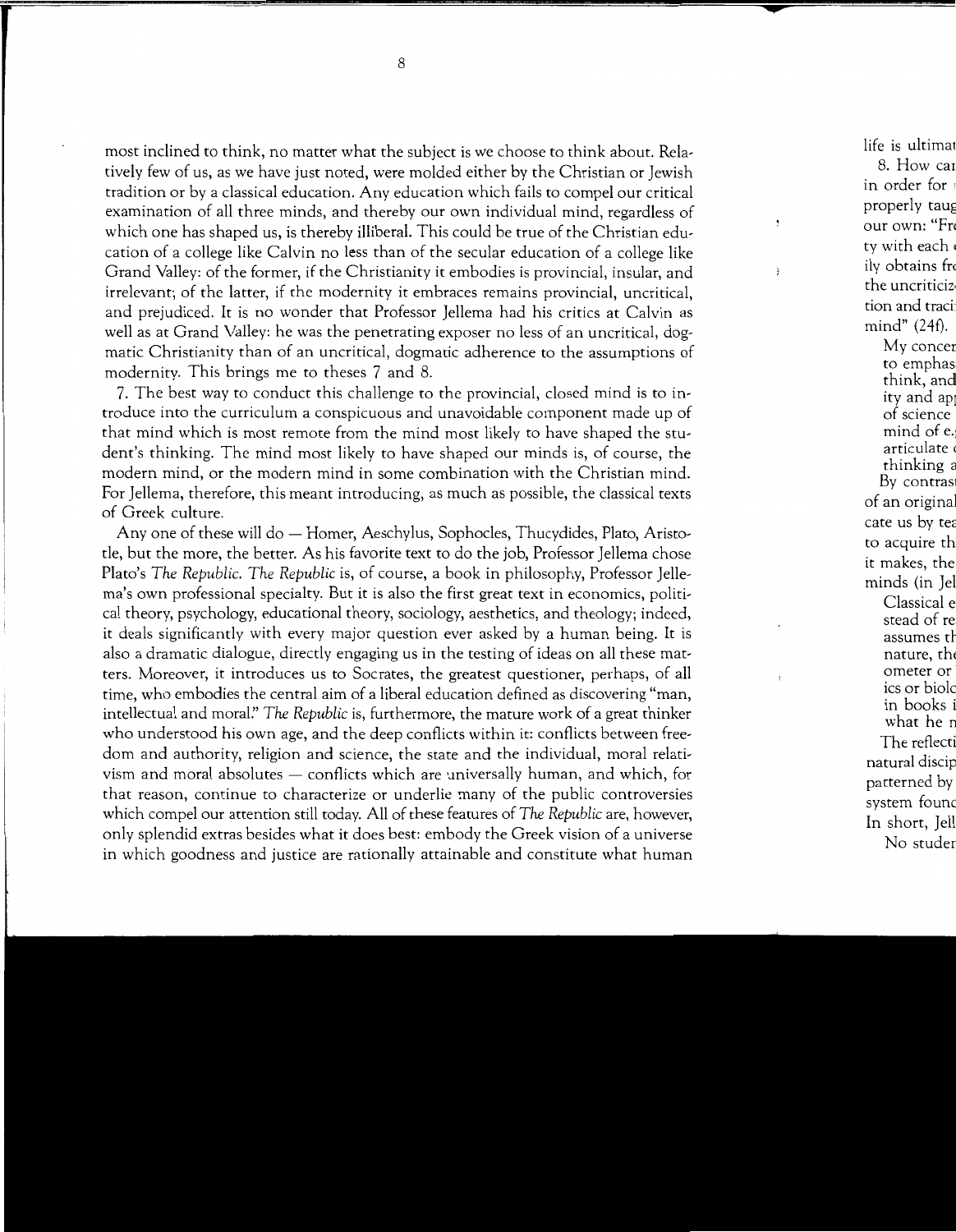life is ultimately all about.

8. How can these texts of classical civilization do for us what needs to be done, in order for us to be liberally educated human beings? By enabling us, if they are properly taught, to "get inside;' to use Jellema's famous phrase, a mind other than our own: "From the inside"; I know not how else briefly to suggest that the familiarity with each of the three ... minds should be more than what the individual customarily obtains from a contemporary textbook in History;' which is usually written with the uncriticized assumption that "historiography is only a kind of sociological description and tracing of 'causes' by a spectator convinced of the infinite superiority of modern mind" (24f). Continuing in this vein, Jellema says:

My concern is not to minimize facts and natural and social causes ... , but only to emphasize that this is not yet liberal education. The student must learn to think, and to choose, and define God and man, and right and wrong, and reality and appearance, and state and society, and justice and mercy, and the ends of science and business, and all the rest, when one *thinks and believes* with the mind of e.g. pre-Christian culture ... He is to become familiar with it in all its articulate concreteness as a mind by which men did, and can do, and do, their thinking and living and choosing and believing and hoping... $(25)$ 

By contrast with reading a typical modern textbook in history, the proper study of an original, primary text (regardless of which mind it embodies), can liberally educate us by teaching us how to read a book; by which is meant reading it not merely to acquire the facts it presents but also, and especially, to evaluate the assumptions it makes, the mind it expresses, and the dialogue it conducts, if any, with the other minds (in Jellema's sense). Answering a stock objection, Jellema replies:

Classical education has often been ridiculed as being an education in books instead of realities, in words instead of in facts ... Certainly one who uncritically assumes that the only objective system is the system manifested in the facts of nature, the system which involves matter, space, time, and perhaps a divine geometer or originator, is, irrespective of his field of specialization, whether physics or biology or history, unable to understand the meaning of a book. Education in books is not what he supposes it to be; and ability to read a book is not what he means by ability to read.

The reflective activity which is expressed in books is the medium in which the transnatural disciplinary system objectively manifests itself. The student is to have his mind patterned by this system, by these objective laws, surely no less than by the objective system found in the world of natural fact.  $(27)$ In short, Jellema concludes:

No student is liberally educated who is not familiar from the inside with the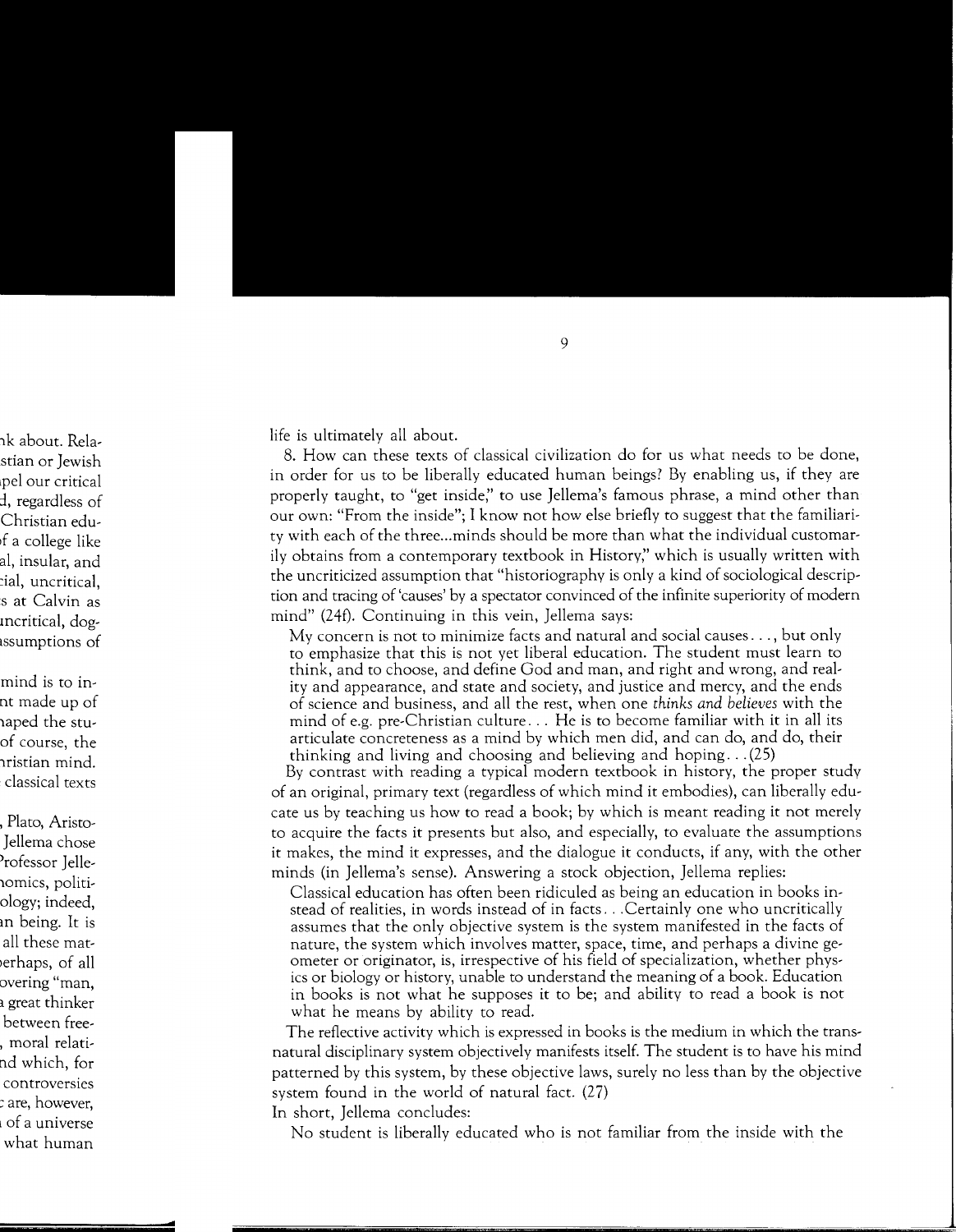Pagan (or Pre-Christian, or Classical, or "Ancient") mind, both on its idealistic and its materialistic side; with the Christian as represented by, e.g., the Middle Ages and the Reformation; ... and with the Renaissance-Aufklaerung-l9th Century-Contemporary mind .... Hence general education is not enough. (25) 9. Actually, this "inside familiarity" with the three minds is still insufficient; liberal education aims also to make us critically conscious of our own personal ultimate assumptions about the natural world, human life, and the universe. For such critical self-consciousness, "inside familiarity" with the three minds is necessary, of course, but it is not enough. We must come, ultimately, in the words of the Apollonian oracle, to know ourselves. It is no wonder that an early edition of the *Grand Valley College Catalog* contained, at the beginning of the description of its academic program, the following quotation from John Henry Cardinal Newman:

It is a liberal education which gives a man a clear conscious view of his own opinions and judgments, a truth in developing them, an eloquence in expressing them, and a force in urging them. It prepares him to fill any post with credit, and to master any subject with facility. (VII, 10)

10. But even such critical self-consciousness is not enough; we must also, and finally, each of us personally, *evaluate* the mind by which, as we discover, we have been prevailingly shaped; and of course, we must conduct this self-evaluation in the light of the two minds which are the major alternatives to our own. Which mind I personally come to think with, in a way that is critically conscious of itself  $-$  the classical, the Judaeo-Christian, or the modern scientific — involves something more, however, than the self-examination which a liberal education makes possible. At last, or perhaps even to begin with, the shaping of my mind, and the shaping of the mind of every human being, is, according to Professor Jellema, the result of a *commitment to be shaped*  by (mainly) one of these three minds, a commitment which is "ultimately religious in character" (25).

With these ten theses I have tried to set forth Professor Jellema's definition of a liberal education. I will conclude with two points: a comment on the validity of his definition and an explanation of what I believe Jellema meant here by "religious."

As I see it, no one among his former colleagues at Calvin College or at Grand Valley has yet shown convincingly that his definition is not one of the most desirable definitions of liberal education available to the modern college. At Grand Valley none of us, either individually or with others in study committees, has argued carefully and for public scrutiny that the various revisions of our own general education program were improvements on the ideas Professor Jellema sowed among us; some of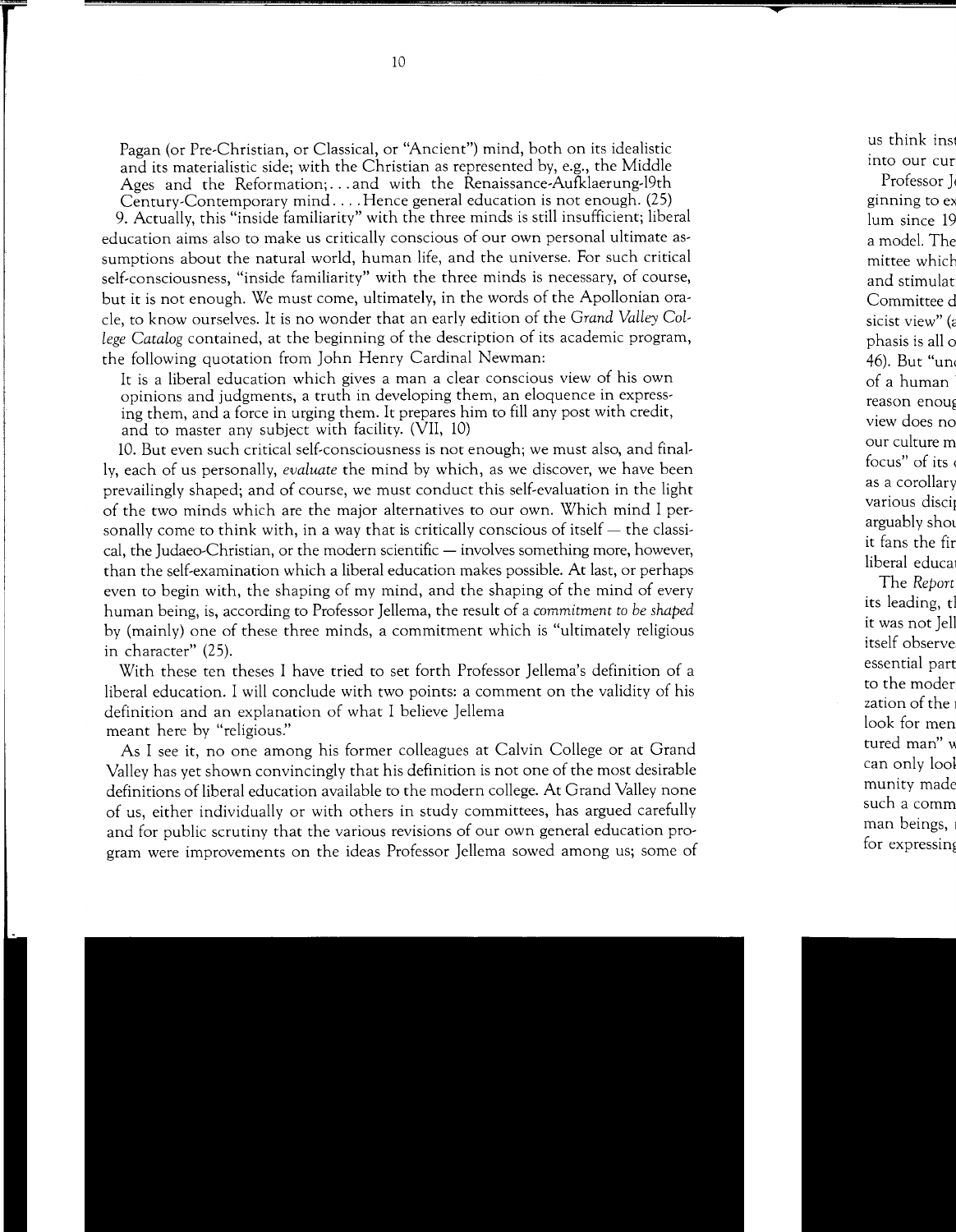us think instead that these revisions, on the whole, have brought more confusion into our curriculum rather than less.

Professor Jellema wrote his pamphlet in 1958, a time when Calvin College was beginning to examine its curriculum. Calvin had followed essentially the same curriculum since 1920, when it adopted the curriculum at the University of Michigan as a model. The reconstruction of Calvin's curriculum finally occurred in 1965. The Committee which proposed it counted Dr. Jellema's monograph among the "significant and stimulating antecedents" of its own proposal (CLAE "Introduction"). Still, that Committee did not adopt his vision as its primary focus. Instead, it criticized the "classicist view" (as it identified Jellema's approach) for its passivity, asserting that its "emphasis is all on understanding and judging culture, not on contributing to it" (CLAE 46). But "understanding and judging culture" are among the most active functions of a human being, and engaging in them responsibly, among the most difficult  $$ reason enough for giving them a central place; while the charge that the classicist view does not emphasize "contributing to culture" simply begs the question of what our culture most needs from its liberal arts colleges. The *Report* advances as "the primary focus" of its own proposal that this need is "to *develop* the various disciplines; and, as a corollary, ... [to] educate new generations for productive and creative work in the various disciplines" (24f). But this goal introduces at the undergraduate level what arguably should be the province of the graduate level of a university and, in any event, it fans the fire of the very specialization and fragmentation which both general and liberal education seek to contain.

The *Report* continues its criticism of the "classicist view" by worrying that, under its leading, the sciences will not receive their just due. As we have seen, however, it was not Jellema's aim to deny the sciences their rightful place; moreover, the *Report*  itself observes that reducing the sciences to a minor role "does not seem ... to be an essential part of the [classicist] view" (45). Finally, the *Report* argues that relevance to the modern world requires precisely the kind of "concentration" that the specialization of the modern curriculum supports. It explicitly denies "that we can any longer look for men who are wise on all matters," for "the development of a wise and cultured man" which it was the traditional aim of a liberal education to produce. "We can only look for a wise community;' says the *Report,* which is, presumably, a community made up of people who are competent only in their specialized fields. How such a community will be wise in the absence of human beings who are wise as human beings, not as narrow specialists, the *Report* does not go on to explain, except for expressing the deep conviction that the Christian faith will "provide us with a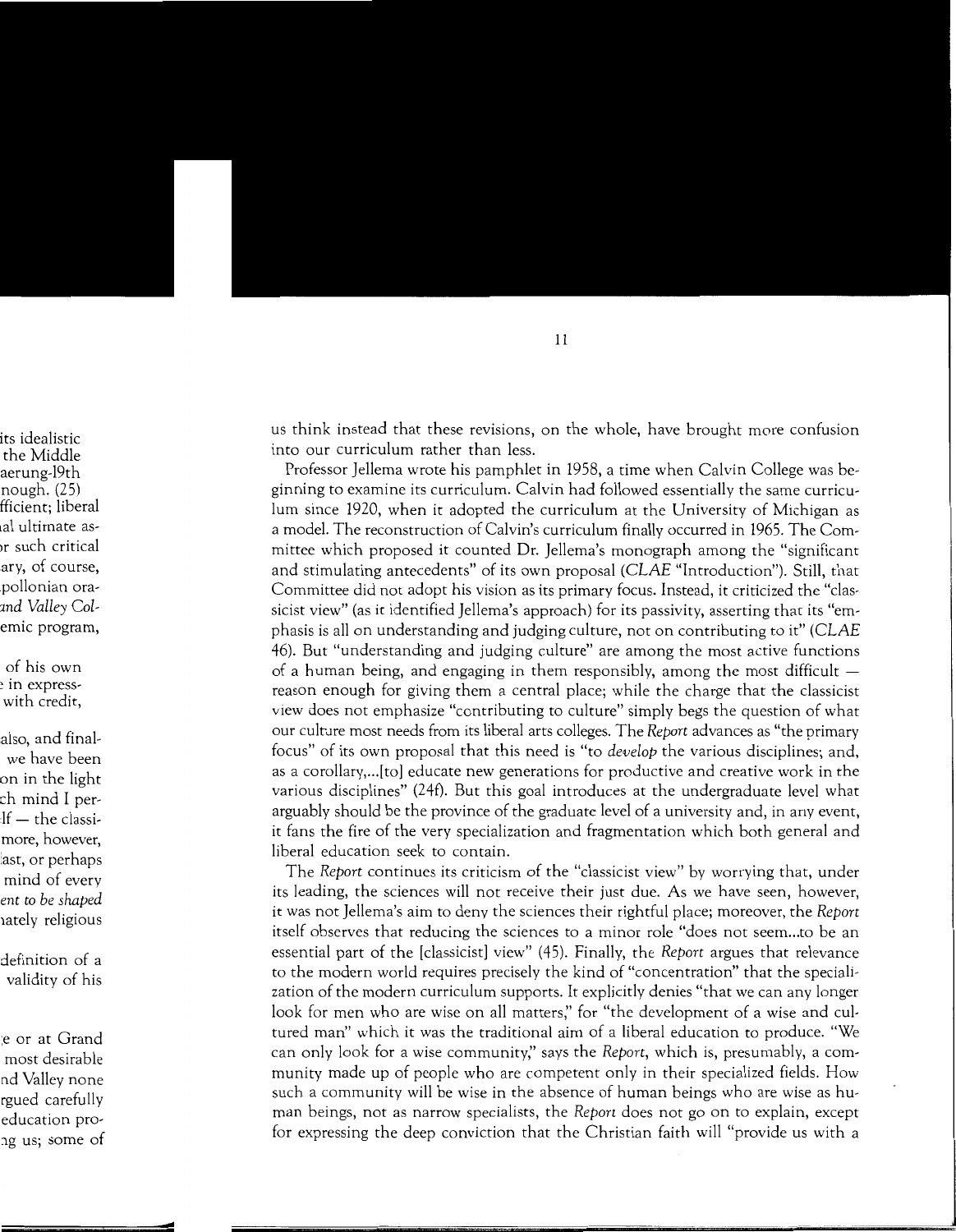framework and a structure for our thought" (57). The *Report* thus expects a shared religion to be the integrating feature of the curriculum. But how that religion organizes and unifies the curriculum is not obvious; nor is it obvious how religion, through a combination of general education and specialization in the disciplines, produces wise people who are anything other than competent in their chosen discipline and more or less informed in some others.

Finally, what did Professor Jellema have in mind when he said that the commitment we make to the mind which will pattern us is "ultimately religious in character"? He did not mean, I think, what is ordinarily meant by "religious;' i.e. embracing one particular religion or another. He meant instead something at once more general and more profound, viz., that we can not, in the long run, decide for ourselves between these three main minds from some rationally neutral standpoint. All the liberal education in the world will not, that is, make us classical Greek humanists, Christian humanists, or scientific-secular humanists. The mind we finally possess is not a matter of liberal education (still less of indoctrination) so much as of conversion; hence the term "religious:' "Conversion" is the word Plato also uses to describe what could happen to people who (gradually or suddenly) see that they have been living in a cave all their lives, and that the truly real world is outside the cave, and is quite different from (and far more splendid than) what they previously believed (518 c).

Professor Jellema's own commitment was to the mind of Christian humanism. It was evident to his students and colleagues alike that they were in the presence of a humble, fascinating Christian person: humble, because he made no pretence to indoctrinating, let alone converting us; fascinating, because he embodied so graciously the ideal of the liberally educated human being. In an age when there are few people left who aspire to this ideal, and even fewer colleges that dedicate themselves any more to the single-minded pursuit of it, the memory of Harry Jellema is an inspiration.